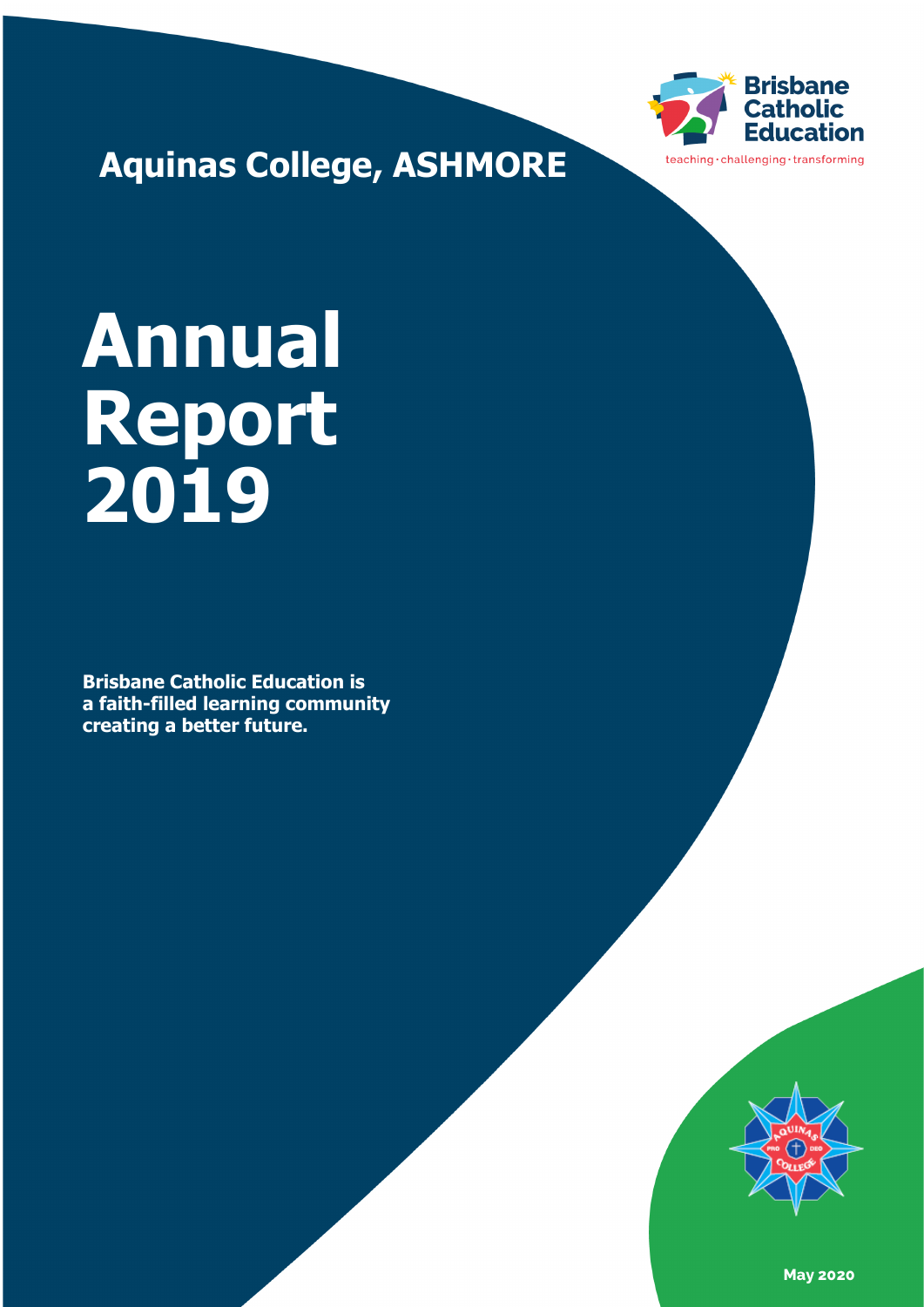# Contact information

| School                | Aquinas College                    |
|-----------------------|------------------------------------|
| <b>Postal address</b> | PO Box 34, ASHMORE CITY, QLD, 4214 |
| <b>Phone</b>          | $(07)$ 5510 2888                   |
| Email                 | sashmore@bne.catholic.edu.au       |
| <b>School website</b> | www.aquinas.gld.edu.au             |
| <b>Contact Person</b> | Peter Hurley - Principal           |

# **Principal's foreword**

The 2019 Annual Report presents information for reporting requirements and informs the wider community of our school's operations and achievements through the year. The report includes information on the school's profile, curriculum delivery, social climate, school funding, workforce composition and student performance.

#### **School progress towards its goals in 2019**

In early 2019, the leadership team undertook a consultation process to discern a strategic plan for 2019 – 2021. Consultation was undertaken with the staff and community and later published and shared. This was then broken down into achievable outcomes which formed the 2019 annual plan.

During the course of 2019, the ambitious annual plan provided a positive direction where the staff engaged with the leadership team to further explore and implement the various goals. Progress was made in each goal, while the College icon was paused due master plan considerations and professional learning for staff focused on NCCD requirements.

In addition, the college community has worked closely to support senior students during the transition to the new QCE.

| ICM YOU.<br>Goal                                                                                                                                                 | <b>Progress</b> |
|------------------------------------------------------------------------------------------------------------------------------------------------------------------|-----------------|
| Identify opportunities for students to engage in Social Justice and Outreach                                                                                     | Achieved        |
| Review Retreat Structure across the entire college                                                                                                               | Achieved        |
| Provide opportunities for staff formation                                                                                                                        | Achieved        |
| Implement high quality and appropriate approach to RSE (Relationship and<br>Sexuality Education)                                                                 | Achieved        |
| Develop and complete the College Icon                                                                                                                            | Not Achieved    |
| Improve teacher use of student data                                                                                                                              | Achieved        |
| Expand and refine the process for High Yield Strategies such as Learning<br>Walks and Talks, Review and Response and Learning Intentions and Success<br>Criteria | Achieved        |
| Build on teacher expectations and accountability                                                                                                                 | Achieved        |
| Building teacher capacity in the New QCE System                                                                                                                  | Achieved        |
| Continue to use Professional Learning Communities (PLC) for collaboration                                                                                        | Achieved        |
| Improvement in Literacy with a focus on Smart Goal                                                                                                               | Achieved        |
| Investigate and implement Positive Behaviour for Learning (PB4L)                                                                                                 | Achieved        |
| Re-establish processes for Responsible Behaviour classroom                                                                                                       | Achieved        |
| Investigate Student Leadership and recycling projects within the College                                                                                         | Achieved        |
| Engage and monitor professional learning for staff                                                                                                               | Not Achieved    |
| Improve policies and procedures regarding student attendance                                                                                                     | Achieved        |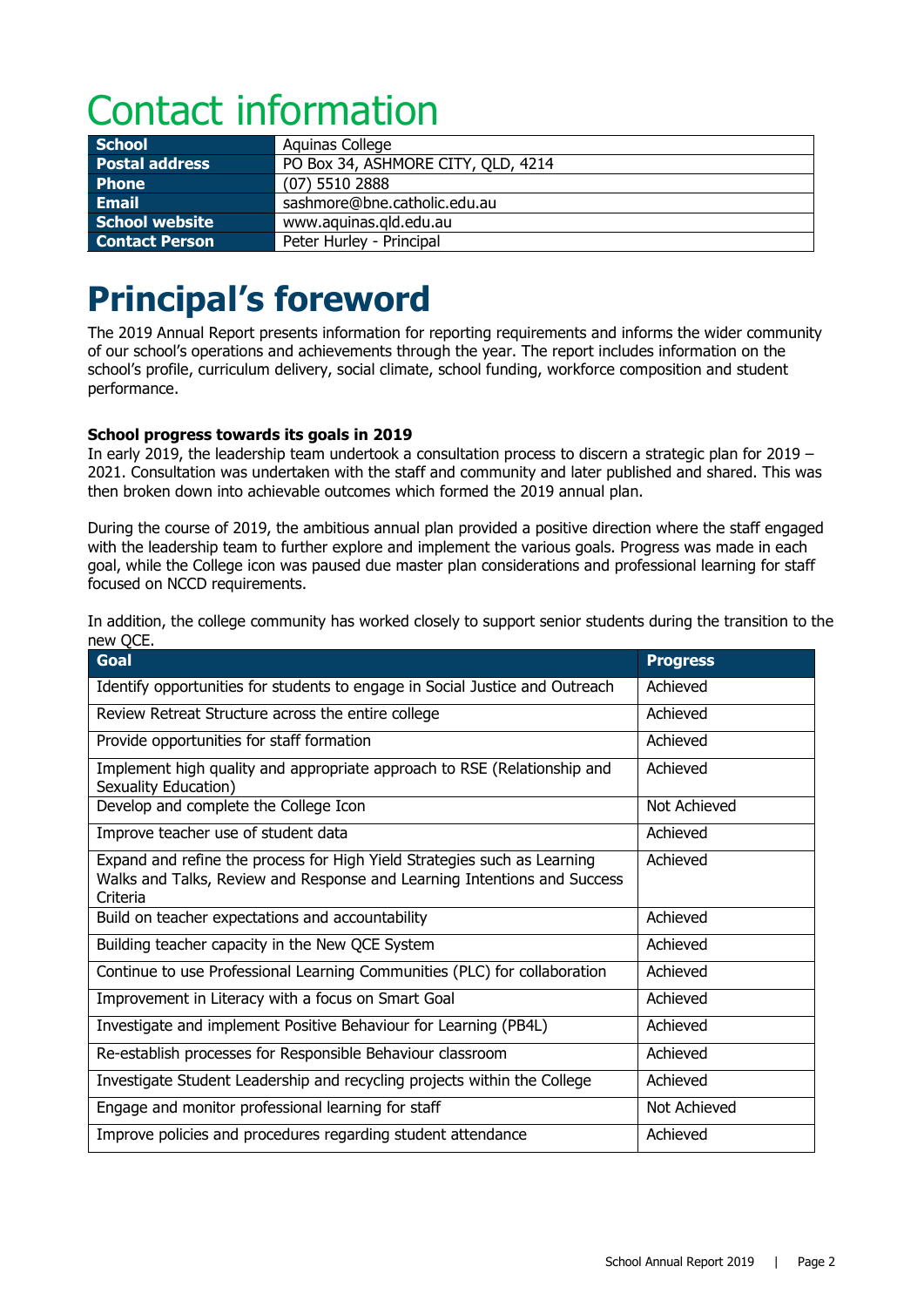#### **Future outlook**

The explicit improvement agenda for 2020 will focus on gaining improvements in:

#### **Strong Catholic identity**

- Commence Program Review and Report Process Improvement Agenda as outlined in BCEO Documents.
- Enhance understanding of Recontextualization across the College to improve student experience of and engagement in Prayer, Liturgy and Eucharist across the College.
- Strengthening relationships with the Parish, and organisations linked to our founding charisms EREA, Mercy Partners, AMSSA, Christian Brothers.
- Complete Aquinas College Staff and Student Formation Plan and Policy

#### **Excellent learning and teaching**

- Use PLCs to build teacher capacity with a focus on collaboration and sharing pedagogical practices that can be implemented in the classroom.
- Build staff engagement with digital technologies and online learning platforms (One Note, Teams, Atomi and Mighty Minds Portal) to promote 21st Century Skills to support students in their learning.
- Continue to expand and refine High Yield Strategies such as Learning Walks and Talks and Review and Response.
- Work towards building a seamless Years 7-12 curriculum that focuses on Literacy, Numeracy and NCCD requirements.
- By the end of 2020, 90% of students will reach the writing task benchmark in the WAT. There will be an emerging emphasis on Numeracy where Year 9 students will show an improvement in 2020 NAPLAN results.

#### **Building a sustainable future**

- Further Develop PB4L policies and procedures at Aquinas College with a specific focus on developing a Values/Behaviour Matrix and making greater use of tier 2 strategies especially Check in/check out.
- Revise and implement Goal setting and professional learning processes that support the strategic plan using collaboration to support teacher professional learning and effective and expected practises.
- Refine and develop the restorative practices for student reflection and re-entry into the classroom after a Behaviour Support Room referral. Additional focus on online referrals.

## **Our school at a glance**

#### **School profile**

Aquinas College is a Catholic school administered through Catholic Education Archdiocese of Brisbane.

**Coeducational or single sex:** Coeducational

**Year levels offered in 2019:** Secondary

#### **Student enrolments for this school:**

|      | Total | <b>Girls</b> | <b>Boys</b> | <b>Aboriginal and</b><br><b>Torres Strait</b><br><b>Islander</b><br>students |
|------|-------|--------------|-------------|------------------------------------------------------------------------------|
| 2019 | 982   | 485          | 497         | 8                                                                            |

Student counts are based on the Census (August) enrolment collection.

#### **Characteristics of the student body**

Aquinas College Gold Coast opened its doors in 1964 with 136 boys administered by the Christian Brothers. Aquinas College became a coeducational school in 1991 when Star of the Sea Southport closed. Today, Aquinas College operates as an integral entity of the Southport Catholic Parish within the Archdiocese of Brisbane and under the authority of Brisbane Catholic Education. Aquinas is a Year 7 to 12 College where students are mainly drawn from schools on the northern end of the Gold Coast, particularly the Catholic primary schools, Guardian Angels, St Francis Xavier, St Kevin's, Jubilee and St Brigid's. Aquinas is an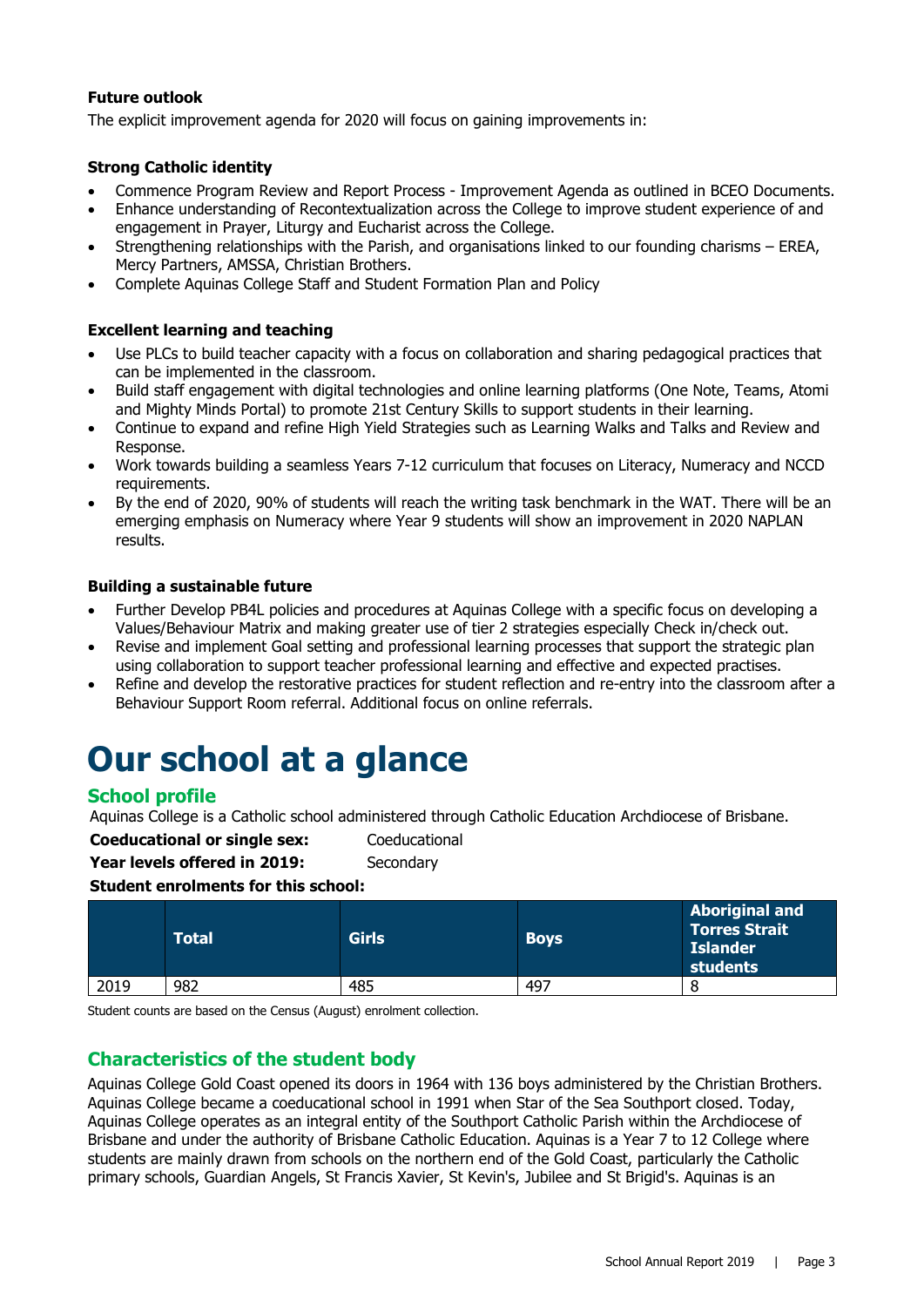inclusive college support and integrating over 60 students with disabilities. All students are supported through a comprehensive Pastoral Care system where they are known and nurtured.

#### **Curriculum delivery**

#### **Approach to curriculum delivery**

Aquinas College fosters holistic education and actively engages in living the College vision. This commences in Year 7 where students from a range of catchment primary schools transition between structures and processes of primary into the diverse and dynamic organisation of secondary school.

- Year 7s study the core subjects of Religious Education, English, Mathematics, Science, History, HPE. They are also introduced to the Arts (Visual Art, Music and Drama), Technology (Hospitality, Industrial Technology and Design and Information Communication Technology) and LOTE (Japanese) through studying these subjects for part of the year.
- Year 8 & 9 students choose a number of electives to complement their core study subjects. 2019 saw the introduction of STEM as an elective.
- Year 10 students choose from a wider number of electives.
- Students in Years 11 and 12 study six senior subjects including Study of Religion or Religion and Ethics and English or English Communication. In addition, students are able to complete a range of Accredited and Authority Registered subjects. Certificate and Diploma courses are also available to students.
- Aquinas College offers a wide range of subjects that cater for students, varying interests and abilities. Particular note is Rugby League and Netball classes of Excellence in Years 8 - 10, that have also added an even greater variety to the Aquinas College Physical Education Program.

#### **Co-curricular activities**

Aquinas College is committed to offering students a wide range of activities designed to enrich the curriculum and to extend the students' physical, spiritual and emotional development.

Such activities include:

- Social Justice Groups (St Vincent's De Paul, Rosies);
- Cultural Activities Concert band, Choir, On the Edge Visual Art Show, Bi-annual Musical production, Dance Eisteddfod; Interschool Debating, Science, English and Mathematics Competitions
- Sporting activities.
- Competitive inter-school sport teams at Aquinas College include Swimming, Athletics, Cross Country, Rugby League, Netball, Touch Football, AFL, Basketball, Kokoda, HPV and Equestrian.

#### **How information and communication technologies are used to assist learning**

Aquinas offers a variety of digital technology for staff and students to assist learning. Staff and students use Microsoft Office 365 apps with Microsoft Teams as a base LMS, Teams is a digital hub that brings conversations, sharing content, Personalised learning and feedback with assignments, 24/7 access to content, support and feedback with Class Notebook and other O365 apps – Word, OneNote, PPT, Excel, OneDrive, SharePoint together in one place. Teams promotes student voice and collaboration within classrooms. Office 365 enables staff to reach all types of learners who require a range of carefully selected tools based on their strengths and abilities. Classrooms become inclusive places where all students belong, can contribute and are empowered to achieve more - Office 365 makes that possible.

Aquinas also offers programs such as Mighty Minds for students to develop literacy and numeracy skills, Nearpod and Book Widgets for staff to enhance and redefine their teaching through interactive, inclusive, differentiated and engaging lessons, gather student data and responses and then plan and implement future pedagogy from the results.

#### **Social climate**

#### **Overview**

Aquinas College maintains a safe and happy learning community. The social climate of the College is a manifestation of the College Vision where Gospel values and those of each house patron are known and shared. The College is organised through a vertical pastoral care structure where students from each year level work together in a Vertical Pastoral Care (VPC) class under the guidance of their VPC teacher. This longitudinal relationship should span a student's time at Aquinas. Groups of VPC classes form a House Group (Chisholm, Edmund Rice, McAuley, Romero) under the care of the Pastoral Leader who oversees the care of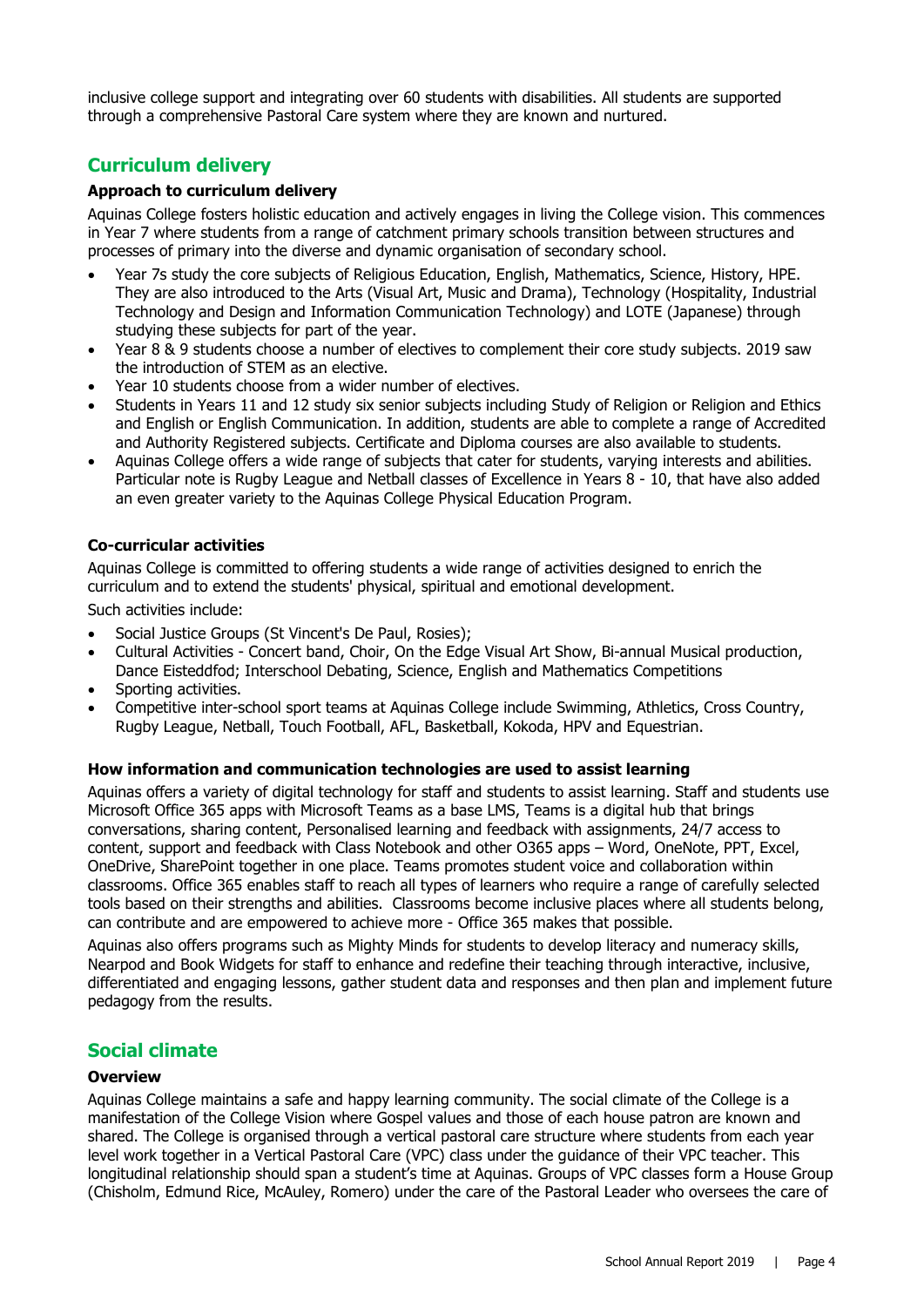the students in that House. In addition to VPC, relationships are built during Pastoral care lessons where topics such as study skills, goal setting, friendships, personal development, cyber-bullying, camp preparation, career education, driver education, healthy habits, lifestyle and relationships are explored with a mentor teacher. An induction program for Year 7 students outlines necessary processes and procedures to assist in navigating the complexities and idiosyncrasies of Aquinas. In addition, Year 7 and Year 11 students form a close relationship through a structured Peer Support program.

#### **BCE Listens Survey - Parent satisfaction**

| <b>Performance measure</b>                                                                                           |       |
|----------------------------------------------------------------------------------------------------------------------|-------|
| Percentage of parents/carers who agree# that:                                                                        | 2018  |
| This school helps my child to develop their relationship with God                                                    | 89.3% |
| My child is encouraged to participate in spiritual and religious activities and<br>projects outside of the classroom | 85.8% |
| Religious Education at this school is comprehensive and engaging                                                     | 87.3% |
| I see school staff practising the values and beliefs of the school                                                   | 85.5% |
| This school looks for ways to improve                                                                                | 83.2% |
| The school is well managed                                                                                           | 75.0% |
| My child is making good progress at this school                                                                      | 83.5% |
| This school is a safe place for my child                                                                             | 86.5% |
| This school helps students respect the needs of others                                                               | 82.1% |
| Teachers and staff are caring and supportive                                                                         | 90.4% |
| Teachers at this school expect my child to do their best                                                             | 89.2% |
| Teachers and staff relate to students as individuals                                                                 | 86.2% |
| The teachers help my child to be responsible for their own learning                                                  | 84.0% |
| My child is motivated to learn at this school                                                                        | 81.1% |
| I can talk to my child's teachers about my concerns                                                                  | 85.3% |
| This school offers me opportunities to get involved in my child's education                                          | 70.2% |
| My child's learning needs are being met at this school                                                               | 74.4% |
| I am happy with my decision to send my child to this school                                                          | 79.7% |

#### **BCE Listens Survey - Student satisfaction**

| Performance measure                                                                                                             |       |
|---------------------------------------------------------------------------------------------------------------------------------|-------|
| Percentage of students who agree# that:                                                                                         | 2018  |
| At my school, I can express my beliefs                                                                                          | 67.6% |
| My school encourages all students to participate in spiritual and religious activities and<br>projects outside of the classroom | 79.2% |
| Religious Education at my school is interesting and engaging                                                                    | 46.7% |
| I see school staff practising the values and beliefs of my school                                                               | 66.3% |
| My school looks for ways to improve                                                                                             | 73.5% |
| Students at my school are encouraged to voice their concerns or complaints                                                      | 64.2% |
| Teachers treat students fairly at my school                                                                                     | 60.4% |
| Teachers recognise my efforts at school                                                                                         | 72.9% |
| I feel safe at school                                                                                                           | 79.6% |
| My school helps me to respect the needs of others                                                                               | 81.2% |
| I am happy to be at my school                                                                                                   | 72.8% |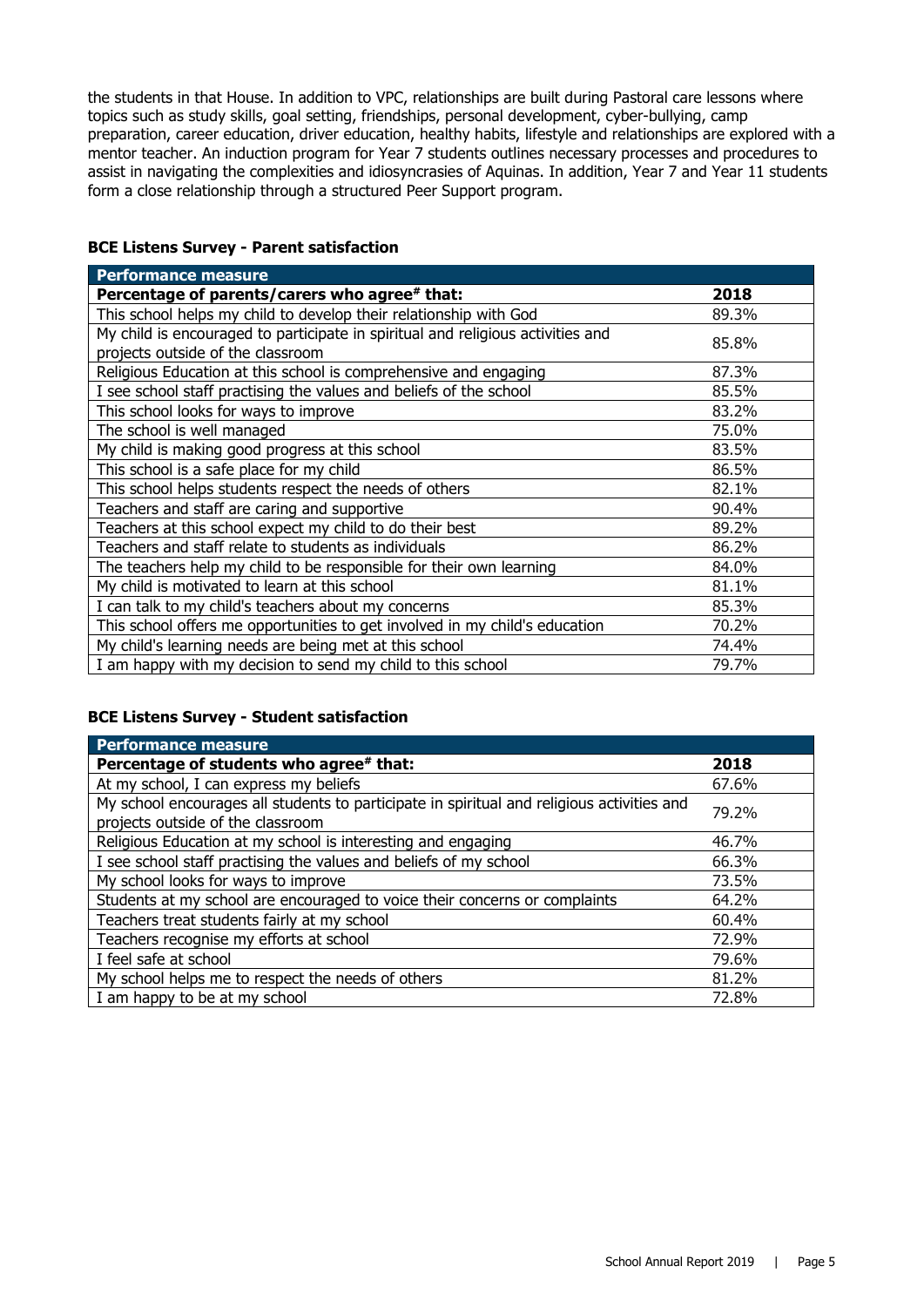#### **BCE Listens Survey - Staff satisfaction**

| <b>Performance measure</b>                                                                                                      |        |
|---------------------------------------------------------------------------------------------------------------------------------|--------|
| Percentage of staff who agree# that:                                                                                            | 2018   |
| This school helps me to develop my relationship with God                                                                        | 68.9%  |
| My school encourages all students to participate in spiritual and religious activities and<br>projects outside of the classroom | 91.8%  |
| Religious Education at this school is comprehensive and engaging                                                                | 60.8%  |
| I see school staff practising the values and beliefs of this school                                                             | 64.9%  |
| This school is well managed                                                                                                     | 45.8%  |
| My concerns are taken seriously by the school                                                                                   | 62.1%  |
| This school is a safe place to work                                                                                             | 76.8%  |
| This school has an inclusive culture                                                                                            | 69.5%  |
| This school has a culture of striving for excellence                                                                            | 57.3%  |
| All my students know I have high expectations of them                                                                           | 100.0% |
| I am proud to be a member of this school                                                                                        | 85.3%  |
| Overall, I am happy with my decision to work at this school                                                                     | 87.2%  |

# 'Agree' represents the percentage of respondents who Somewhat Agree, Agree or Strongly Agree with the statement. DW = Data withheld to ensure confidentiality.

#### **Family and community engagement**

Aquinas College believes students achieve their best when family and College work in partnership. We appreciate the involvement of families:

- Supporting faith development at College and Parish through attendance and participation in such events as House Masses, Induction and Graduation Masses, Easter Liturgies, Mother's Day Liturgies etc
- Attending Parent/Teacher Information Evenings to discuss student progress
- Invitation attend information evenings Year 7, Senior Schooling and specific topics of interest
- Actively participating in the Parents and Friends Association
- Providing feedback both formally and informally about how Aquinas can become even more effective
- Keeping in contact with the College regarding changes in family circumstances
- Reading and noting information received each fortnight in the College Newsletter
- Attending the many sporting and cultural events throughout the year

#### **Environmental footprint**

#### **Reducing the school's environmental footprint**

This is the first year of reporting on the school's electricity usage. Responsible energy usage supports the school's efforts towards a living response to Pope Francis' Encyclical Laudato Si' Care for our Common Home.

Aquinas is committed to *Laudato Si* as a manifesto for change and takes its environmental responsibility seriously. Over the course of 2109, the College has undertaken an energy audit by an external consultant to review current products and appliances. In addition, human practices were also investigated. The College is also investigating solar panels and other energy reducing strategies that will be incorporated into the College Master Plan.

| <b>Environmental footprint indicators</b> |                           |  |
|-------------------------------------------|---------------------------|--|
| l Years                                   | <b>Electricity</b><br>kWh |  |
| 2019                                      | 540967                    |  |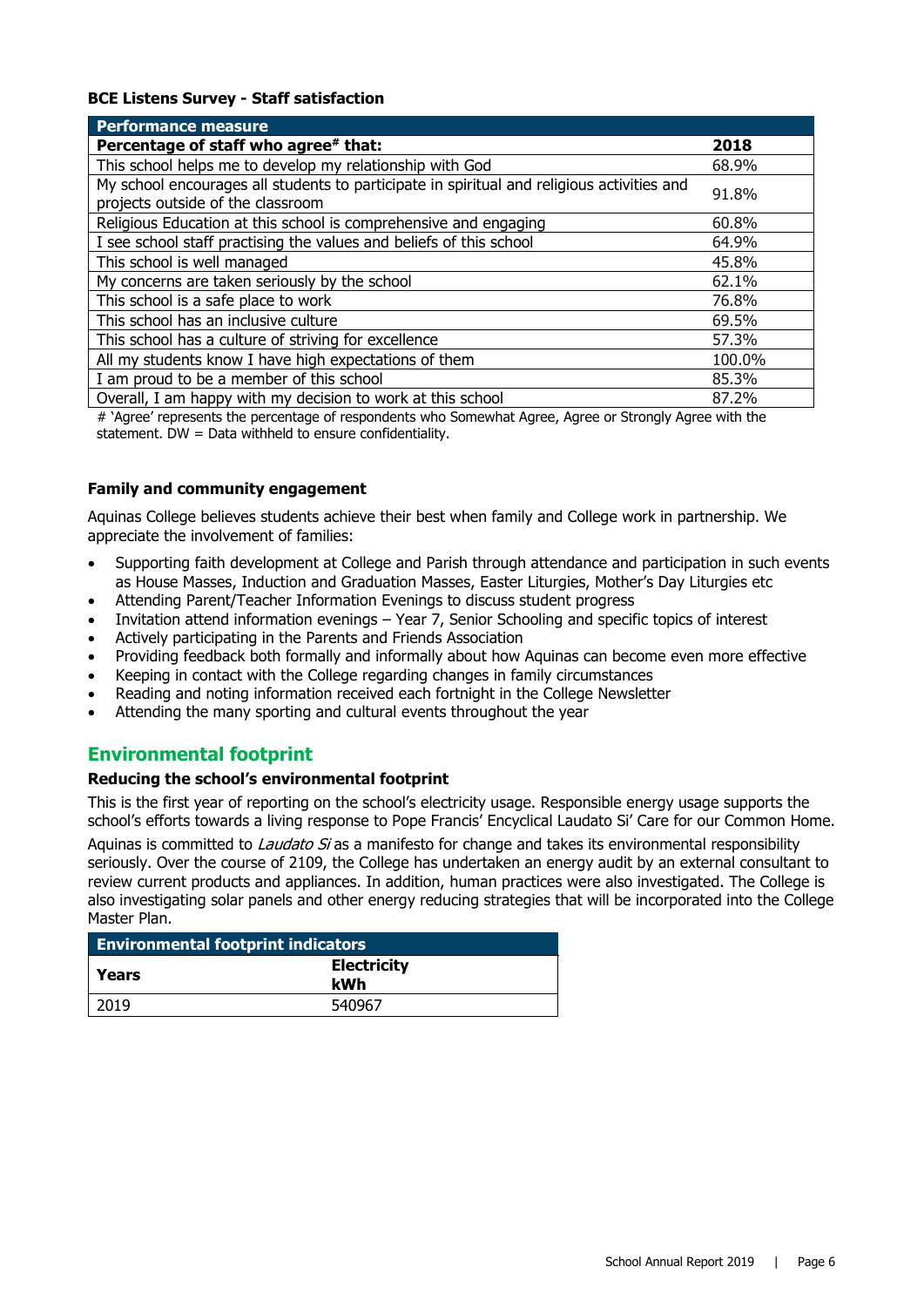#### **School funding**

#### **School income broken down by funding source**

School income, reported by financial year accounting cycle using standardized national methodologies and broken down by funding source is available via the [My School](http://www.myschool.edu.au/) website.

#### **How to access our income details**

- 1. Click on the My School link [http://www.myschool.edu.au/.](http://www.myschool.edu.au/)
- 2. Enter the school name or suburb of the school you wish to search.



3. Click on 'View School Profile' of the appropriate school to access the school's profile.

| <b>View School Profile</b> |  |
|----------------------------|--|
|----------------------------|--|

4. Click on 'Finances' and select the appropriate year to view the school financial information.

| School profile | <b>NAPLAN</b> | Attendance | <b>Finances</b> | VET in schools | Senior secondary | Schools map |
|----------------|---------------|------------|-----------------|----------------|------------------|-------------|
|                |               |            |                 |                |                  |             |

Note: If you are unable to access the internet, please contact the school for a hard copy of the school's financial information.

## **Our staff profile**

#### **Workforce composition**

| <b>Description</b>    | <b>Teaching Staff</b> | <b>Non-Teaching Staff</b> |
|-----------------------|-----------------------|---------------------------|
| Headcount             | 94                    |                           |
| Full-time Equivalents | 90.2                  | 40.9                      |

#### **Qualifications of all teachers\***

| <b>Highest level of qualification</b> | Number of classroom teachers and school<br>leaders at the school |
|---------------------------------------|------------------------------------------------------------------|
| Doctorate                             |                                                                  |
| Masters                               | 26                                                               |
| Graduate diploma etc.**               | 40                                                               |
| Bachelor degree                       | 28                                                               |
| <b>Diploma</b>                        |                                                                  |
| Certificate                           |                                                                  |

\*Teaching staff includes School Leaders

\*\*Graduate diploma etc. includes graduate diploma, bachelor honours degree, and graduate certificate.

#### **Professional development**

#### **Expenditure on and teacher participation in professional development**

The total funds expended on teacher professional development in 2019 were \$173,094

The major professional development initiatives are as follows:

- Preparation for senior schooling
- Professional Learning and use of Mighty Mind resources
- Student Welfare and Behaviour Management
- Religious Identity Mercy and Edmund Rice charisms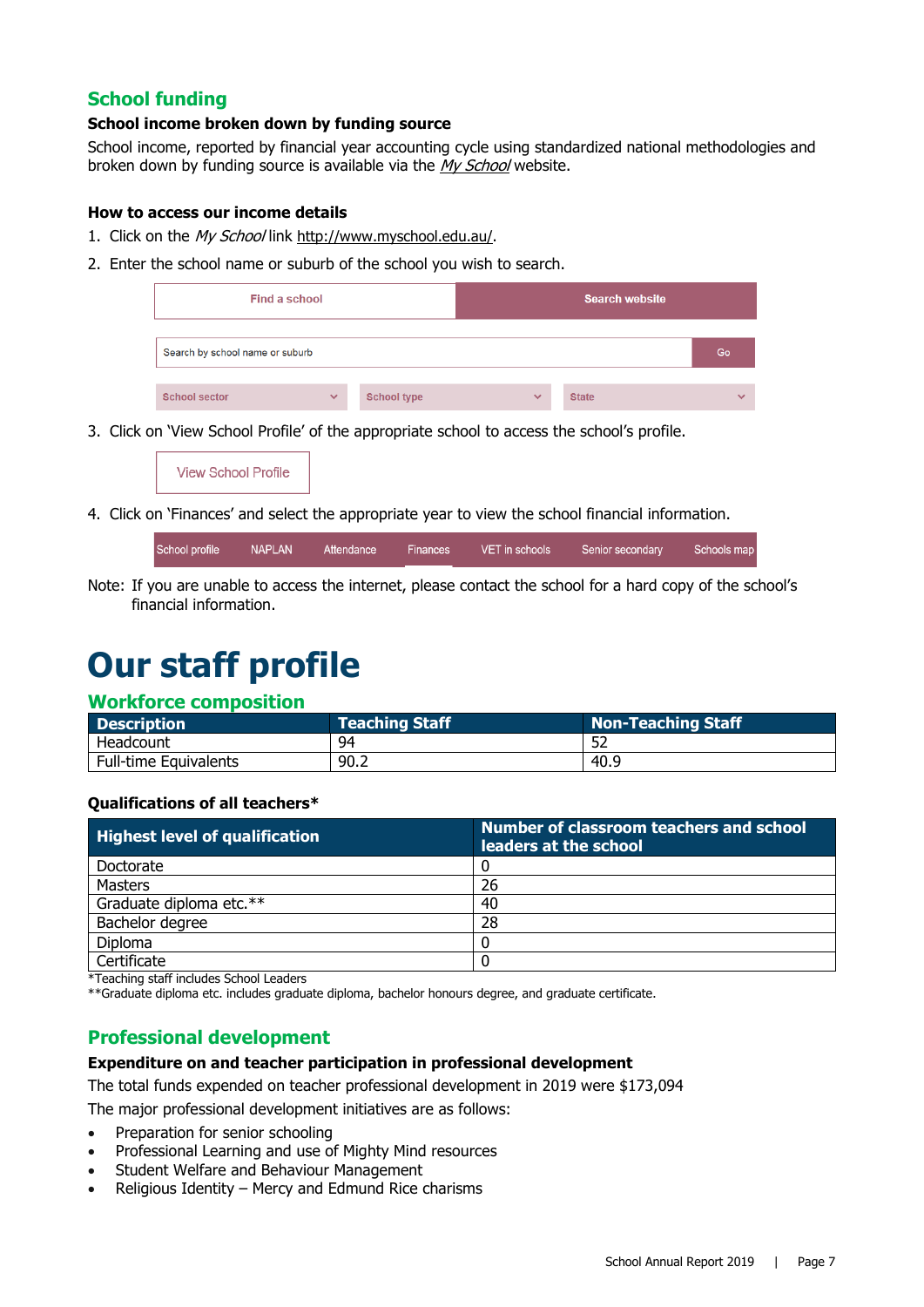The proportion of the teaching staff involved in professional development activities during 2019 was 100%

#### **Staff attendance and retention**

#### **Average staff attendance**

| <b>Description</b>                                                    |      |
|-----------------------------------------------------------------------|------|
| Staff attendance for permanent and temporary staff and school leaders | . 9% |

#### **Proportion of staff retained from the previous school year.**

From the end of the previous school year, 89.7% of staff was retained by the school for the entire 2019.

# **Performance of our students**

#### **Student attendance**

| <b>Description</b>                                                                | O/n   |
|-----------------------------------------------------------------------------------|-------|
| The overall attendance rate* for the students at this school                      | 86.8% |
| Attendance rate for Aboriginal and Torres Strait Islander students at this school | 84.6% |

| Average attendance rate per year level |  |                                 |       |  |
|----------------------------------------|--|---------------------------------|-------|--|
| Year 7 attendance rate                 |  | 89.9%   Year 10 attendance rate | 85.5% |  |
| Year 8 attendance rate                 |  | 90.2%   Year 11 attendance rate | 83.4% |  |
| Year 9 attendance rate                 |  | 86.5%   Year 12 attendance rate | 83.9% |  |
|                                        |  |                                 |       |  |

\*The student attendance rate is generated by dividing the total of full-days and part-days that students attended, and comparing this to the total of all possible days for students to attend, expressed as a percentage.

The overall student attendance rate in 2019 for all Brisbane Catholic Education schools across years 7-12 was 88.5%.

#### **Apparent retention rate from Year 10 to Year 12**

| <b>Description</b>                                                             |       |
|--------------------------------------------------------------------------------|-------|
| Year 12 student enrolment as a percentage of the Year 10 (2017) student cohort | 93.9% |

The apparent retention rate for Year 10 to Year 12 = the number of full time students in Year 12 expressed as the percentage of those students who were in Year 10 two years previously (this may be greater than 100%).

#### **Description of how non-attendance is managed by the school**

Aquinas is keen to improve attendance in all areas and across all year levels. The College Leadership Team and Pastoral Leaders have undertaken specific strategies to improve attendance. In Semester One Principal's awards students who has 100% attendance were awarded a certificate. Parents receive attendance rates each term and all 'unexplained' absences are followed twice per term with parents. In addition, students with extremely poor attendance were monitored with close liaison with families by Pastoral Leaders and Assistant Principal: Welfare. The College has actively promoted the program of "Attendance Matters" and has attendance rates as one of it's major smart goals. Finally, classroom recording of student absence was tightened and families were discouraged to take holidays during school time.

#### **NAPLAN**

#### **Average NAPLAN results**

|                         | Year <sub>7</sub> |                  | Year 9        |                  |
|-------------------------|-------------------|------------------|---------------|------------------|
|                         | <b>School</b>     | <b>Australia</b> | <b>School</b> | <b>Australia</b> |
| Reading                 | 549.8             | 546.0            | 573.5         | 580.4            |
| Writing                 | 504.6             | 513.2            | 554.1         | 548.9            |
| Spelling                | 546.3             | 545.6            | 582.6         | 582.3            |
| Grammar and punctuation | 542.8             | 541.7            | 558.9         | 573.2            |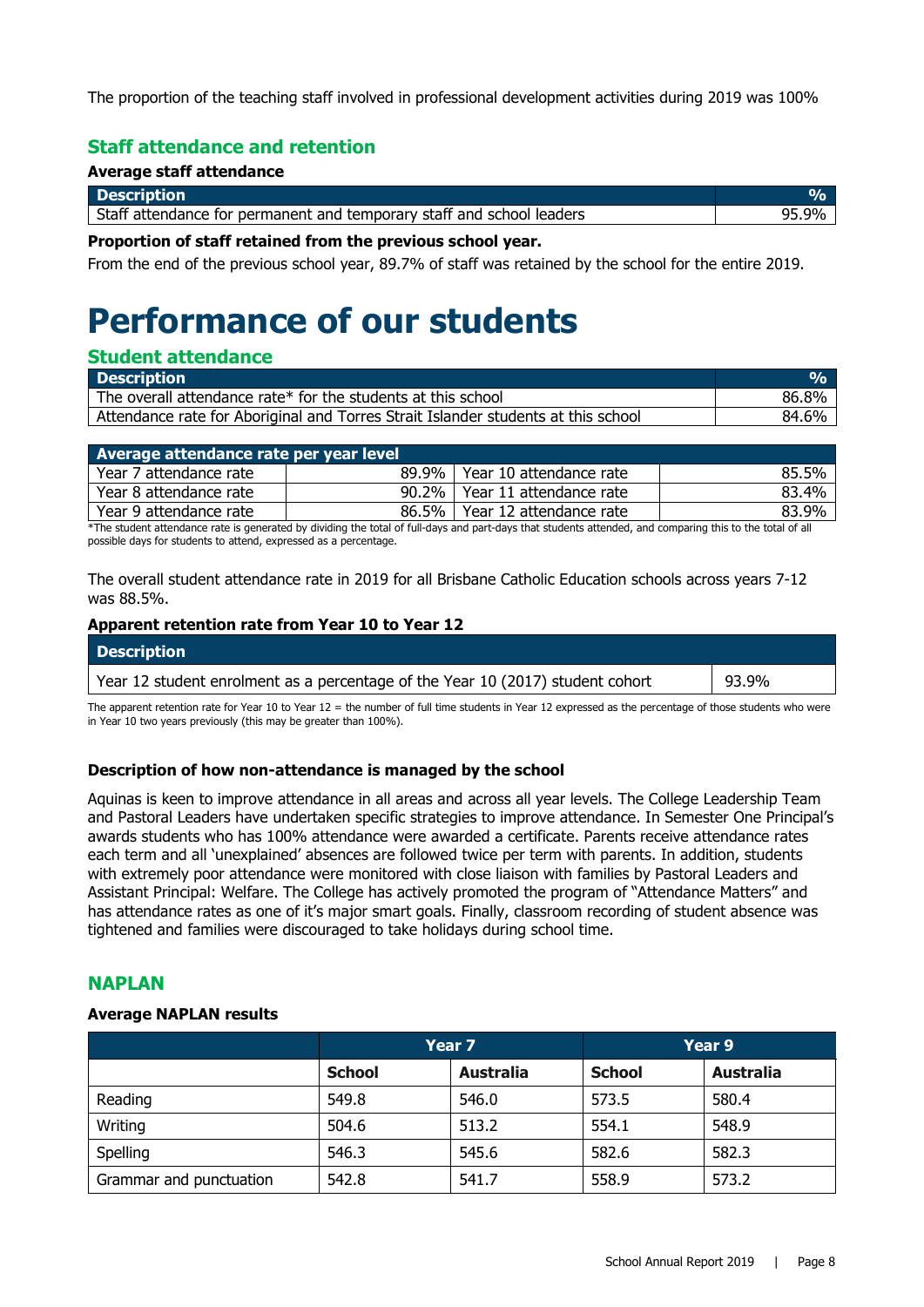|          | Vosr<br>сан |       | Year 9'               |       |
|----------|-------------|-------|-----------------------|-------|
| Numeracy | 556.9       | 554.1 | $- - -$<br>-<br>J7J.V | 592.0 |

#### **Year 12 outcomes**

| <b>Description</b>                                                                                                                                 | 2019     |  |
|----------------------------------------------------------------------------------------------------------------------------------------------------|----------|--|
| Number of students receiving a Senior Statement                                                                                                    | 130      |  |
| Number of students awarded a Queensland Certificate of Individual Achievement.                                                                     |          |  |
| Number of students awarded a Queensland Certificate of Education (QCE) at the end of Year<br>12.                                                   |          |  |
| Number of students receiving an Overall Position (OP)                                                                                              | 63       |  |
| Number of students awarded one or more Vocational Educational Training (VET)<br>qualifications (including SAT).                                    | 112      |  |
| Number of students awarded a VET Certificate II or above.                                                                                          | 97       |  |
| Number of students who were completing/continuing a School-based Apprenticeship or<br>Traineeship (SAT).                                           | 2        |  |
| Number of students awarded an International Baccalaureate Diploma (IBD).                                                                           | $\Omega$ |  |
| Percentage of OP/IBD eligible students with OP 1-15 or an IBD.                                                                                     | 36.6%    |  |
| Percentage of Year 12 students who are completing or completed a SAT or were awarded<br>one or more of the following: QCE, IBD, VET qualification. | 98.1%    |  |
| Percentage of Queensland Tertiary Admissions Centre (QTAC) applicants received a tertiary<br>offer.                                                | 94.9%    |  |

As at March 2019. The above values exclude VISA students.

#### **Overall position bands (OP)**

| Year | Number of students in each band for OP 1-25 |         |          |          |          |
|------|---------------------------------------------|---------|----------|----------|----------|
|      | OP 1-5                                      | OP 6-10 | OP 11-15 | OP 16-20 | OP 21-25 |
| 2019 |                                             | 18      | 23       |          |          |

As at March 2019. The above values exclude VISA students.

#### **Vocational Educational Training qualification (VET)**

| Year | Number of students awarded certificates under the Australian Qualification<br><b>Framework (AQF)</b> |                |                          |  |  |
|------|------------------------------------------------------------------------------------------------------|----------------|--------------------------|--|--|
|      | Certificate I                                                                                        | Certificate II | Certificate III or above |  |  |
| 2019 | 56                                                                                                   | 62             | 68                       |  |  |

As at March 2019. The above values exclude VISA students.

Students completed qualifications and part of SATs, TAFE@Schools Program and stand – alone courses delivered by the College and external providers.

In addition to the data provide in this outcome report, 66 Year 12 students graduated with a Diploma of Business.

#### **Student destinations**

#### **Post-school destination information**

The results of the 2019 post-school destinations survey, Next Step – Student Destination Report (2019 Year 12 cohort), will be uploaded to the Brisbane Catholic Education's website in September.

Schools with fewer than 5 responses will not have a report available on the post-school destinations of Year 12 completers for reasons of confidentiality.

The report will be available at: [http://www.bne.catholic.edu.au/schools-curriculum/school](http://www.bne.catholic.edu.au/schools-curriculum/school-reporting/Pages/School-Annual-Reports.aspx)[reporting/Pages/School-Annual-Reports.aspx.](http://www.bne.catholic.edu.au/schools-curriculum/school-reporting/Pages/School-Annual-Reports.aspx)